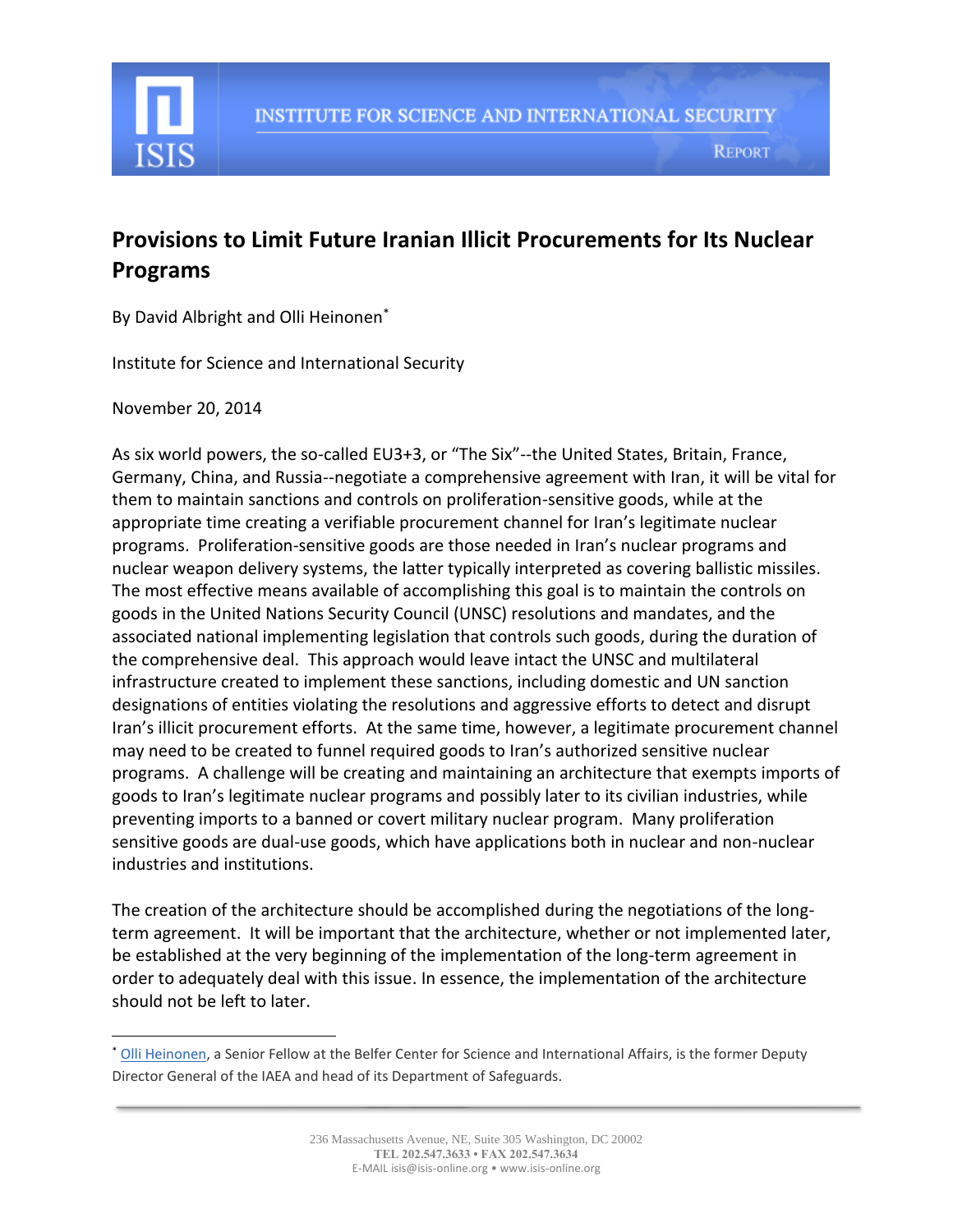A divisive issue among those who commented on this paper involved exports to Iran's civilian sector. Those who supported providing proliferation-sensitive goods to the civilian industry thought it best to limit implementing this exemption only after a significant amount of time had passed after implementation has occurred for the monitored procurement channel for authorized nuclear programs. The concern was that an exemption for Iranian civilian industries could be exploited by Iran to procure for banned programs, including missile and other military programs. Moreover, establishing the necessary controls beyond those applied to a dedicated nuclear procurement channel will be very difficult and would depend on achieving some level of confidence that Iran is no longer conducting illicit nuclear trade.

# **Illicit Procurement Not Expected to End**

A comprehensive nuclear agreement is not expected to end Iran's illicit efforts to obtain goods for its missile and other military programs. Iran appears committed to continuing its illicit operations to obtain goods for a range of sanctioned programs. On August 30, 2014, Iranian President Hassan Rouhani stated clearly on Iranian television: "Of course we bypass sanctions. We are proud that we bypass sanctions." Given Iran's sanctions-busting history, a comprehensive nuclear agreement should not include any provisions that would interfere in efforts of the international community to effectively sanction Iranian military programs.

The agreement must create a basis to end, or at least detect with high probability, Iran's illicit nuclear procurements. Evidence suggests that in the last few years Iran has been conducting its illegal operations to import goods for its nuclear program with greater secrecy and sophistication. A long term nuclear agreement should ban Iranian illicit trade in items for its nuclear programs while creating additional mechanisms to verify this ban. Such a verified ban is a critical part of ensuring that Iran is not establishing the wherewithal to:

- Build secret nuclear sites,
- $\bullet$  Make secret advances in its advanced centrifuge<sup>1</sup> or other nuclear programs, or
- Surge in capability if it left the agreement.

These conditions argue for continuing all the UNSC and national sanctions and well-enforced export controls on proliferation-sensitive goods.

Under this approach, sanctions would continue on the listed goods in the UNSC resolutions, many of them dual-use in nature, and more generally on those other dual-use goods that could contribute to uranium enrichment, plutonium reprocessing, heavy water, and nuclear weapon delivery systems (see United Nations Security Council resolution 1929, par. 13). The latter is

 $\overline{\phantom{a}}$ 

 $1$  Aside from the IR-2m and a few other centrifuge models, little is known about Iran's next generation centrifuges. Quarterly IAEA safeguards reports indicate that Iran has not successfully operated next generation centrifuges on a continuous basis or in significant numbers since their installation began at the Natanz Pilot Fuel Enrichment Plant. This suggests that Iran may be having difficulty with aspects of their design or operation. Iran's failure to deploy next-generation centrifuges in significant quantities is one indication that sanctions were effective to slow or significantly raise the costs of procurement.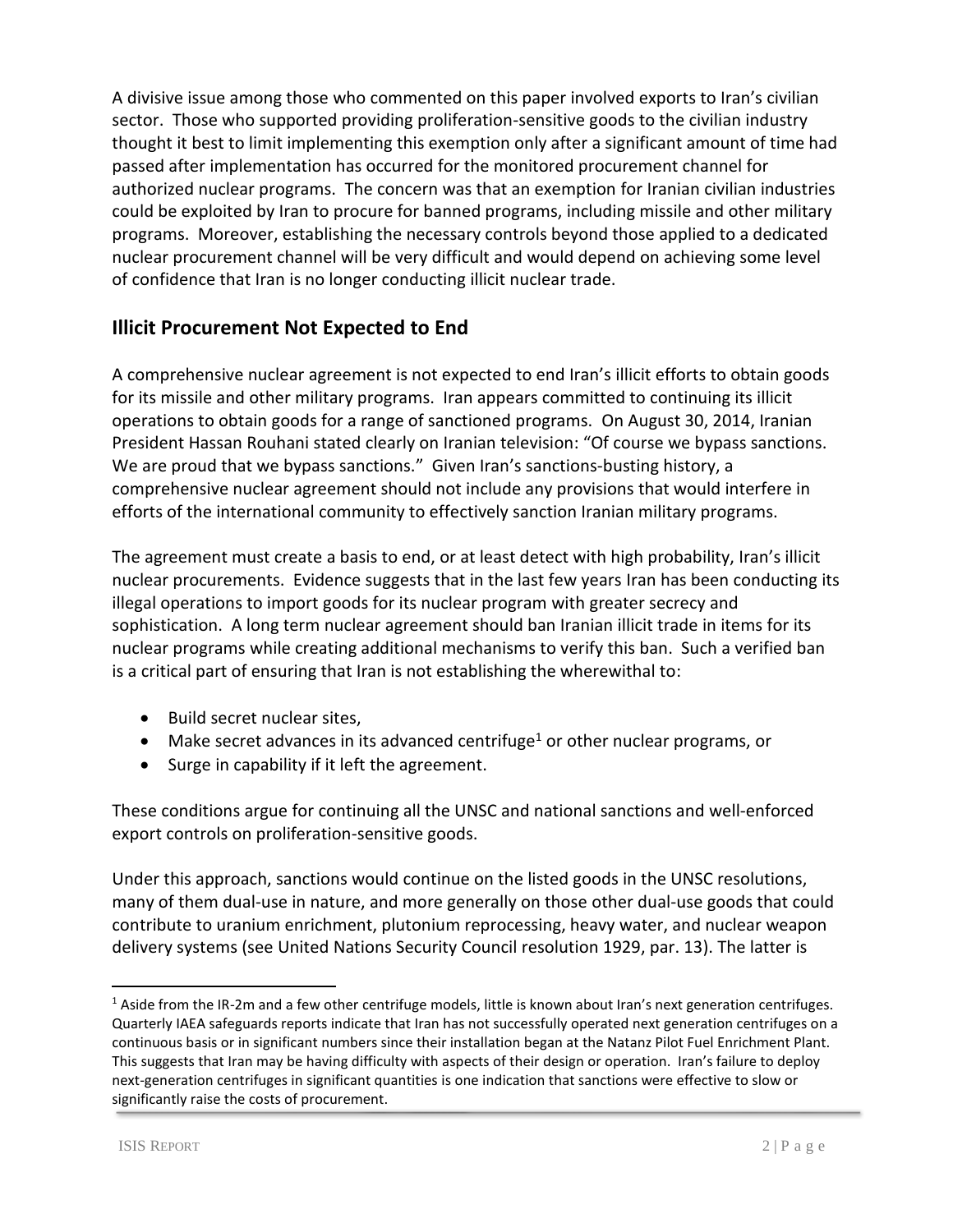often referred to as the "catch-all" provision and mirrors many national catch-all requirements in export control laws and regulations. In the case of Iran, this provision is especially important. Without illicitly obtaining the goods covered by catch-all, Iran would be severely constrained in building or expanding nuclear sites.

The six powers need to manage carefully the transition to a time when imports of goods to Iran are allowed for legitimate nuclear and later possibly for civilian uses. Currently, the world is on heightened alert about Iran's illicit procurements for its sanctioned nuclear, missile, and military programs. Routinely, this alert has led to the thwarting of many illicit purchases and interdictions of banned goods. But as nations enter into expanded commercial and trade relationships with Iran, a risk is that many countries will effectively stand down from this heightened state of awareness and lose much of their motivation to stop banned sales to Iran even if UN sanctions remain in place. Despite the sanctions and vigilant efforts today, many goods below the sanctions list thresholds but covered by the catch-all condition that bans all goods that could contribute to Iran's nuclear program now make their way to Iran illicitly. The volume of these sales is expected to increase after an agreement takes effect and many more of these goods could get through successfully. **Unless carefully managed, a key risk is that the sanctions may not hold firm for the below threshold or catch-all goods**. Stopping transfers of explicitly banned items may also become more difficult as business opportunities increase and much of the world de-emphasizes Iran's nuclear program as a major issue in their foreign policies and domestic regulations. This could be particularly true for China and middle economic powers, such as Turkey, which already have substantial trade with Iran and are expected to seek expanded ties. Other countries with weak export controls may expand trade as well.

The six powers must carefully plan for these eventualities now and include in any agreement an architecture to mitigate and manage proliferation-related procurement risks.

# **Exceptions to Sanctions will need to be monitored**

Iran's legitimate nuclear activities may need imports. The agreement will need to allow for imports for legitimate nuclear programs, as they do now for the Bushehr nuclear power reactor.

The "modernization" of the Arak reactor would probably involve the most imports, depending on the extent to which international partners are involved. A sensitive area will be any imports, whether equipment, material, or technologies, which are associated with the heavy water portion of the reactor, in the case that the reactor is not converted to light water. Another sensitive set of possible imports involves goods related to the separation of radionuclides from irradiated targets, although goods for reprocessing, i.e. separating plutonium from irradiated fuel or targets, would be banned since Iran is expected to commit in the long-term agreement not to conduct reprocessing. Nonetheless, allowed imports could include goods that would be close in capability to those used in reprocessing, since the boundary in this area between sensitive and non-sensitive equipment is very thin. These goods will therefore require careful monitoring. Iran's centrifuge program, if reduced in scale to the levels required for U.S.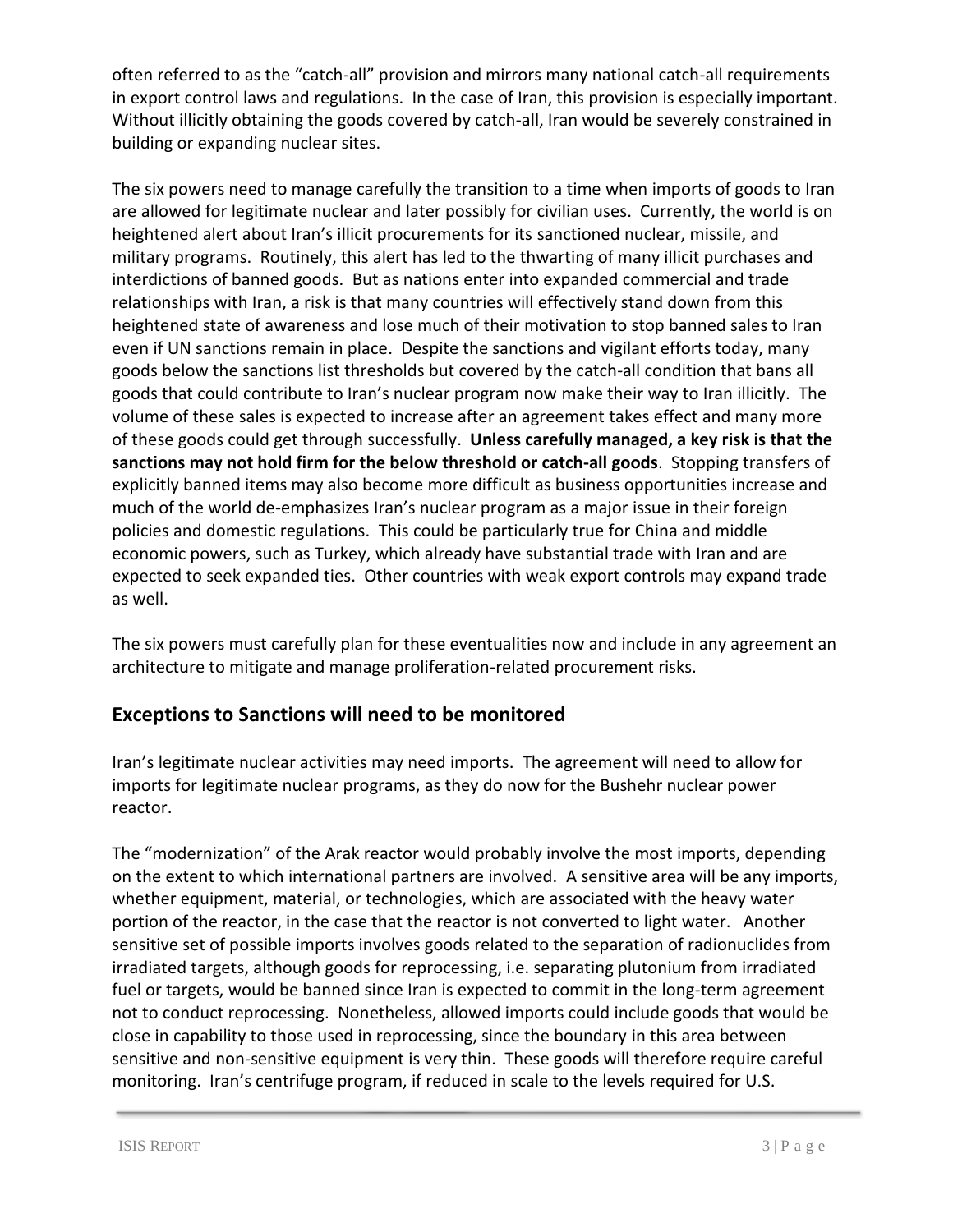acceptance of a deal, will result in a large excess stockpile of key goods for IR-1 centrifuges. This stock should last for many years, eliminating the need for most imports. Nonetheless, the centrifuge program may need certain spare parts, raw materials, or replacement equipment. If Iran continues centrifuge research and development, that program may require sensitive raw materials and equipment. Needless to say, the goods exported to Iran's centrifuge programs will require careful monitoring as to their use and long term fate.

Iran's non-nuclear civilian industries and institutions may also want to purchase dual-use goods covered by the sanctions. With renewed economic activity and as part of efforts to expand the high-tech civilian sector, Iranian companies and institutions engaged in civilian, non-nuclear activities can be expected to seek these goods, several of which would be covered by the catchall condition of the resolutions. Examples of dual-use goods would be carbon fiber, vacuum pumps, valves, computer control equipment, raw materials, subcomponents of equipment, and other goods used in Iran's centrifuge and Arak reactor projects. Currently, these civil industries (Iran's petro-chemical and automotive industries are two such examples) are essentially denied many of these goods under the UNSC resolutions and related unilateral and multilateral sanctions. However, if civilian industries are to be eventually exempted from the sanctions, this exemption must be created with care, implemented no sooner than many years into the agreement, and monitored carefully. Iran could exploit this exemption to obtain goods illicitly for banned activities. It could approach suppliers claiming the goods are for civil purposes but in fact they would be for banned nuclear or military programs. Such a strategy is exactly what Iran's nuclear program has pursued illicitly for many years, including cases where goods were procured under false pretenses by the Iranian oil and gas industry for the nuclear program. There are also many examples of illicit Iranian procurements for its nuclear program where Iranian and other trading companies misrepresented the end use to suppliers.

# **Architecture**

Because the situation is so complex, the agreement will need to include provisions which create a special architecture on top of the existing arrangements under existing UNSC resolutions. This architecture should include at the appropriate time a procurement channel for the authorized nuclear programs, and later, tight controls on any goods approved for export to Iran's civil, nonnuclear entities. The architecture should clearly demarcate those imports which are legal from those that are not. The goal of the architecture would be to carefully monitor any Iranian purchases of proliferation sensitive goods as a way to help provide assurance that Iran does not accumulate in secret the wherewithal to increase its nuclear capabilities or build nuclear weapons. The architecture should include the following elements:

## **1) Iranian non-trafficking pledge**

As part of creating a clear line between legitimate and illicit imports and a framework for establishing a baseline of permitted procurements, Iran should formally in the comprehensive agreement commit not to procure goods for its nuclear programs from abroad in a manner that is considered illicit ("illicit nuclear trafficking or trade"). Such trafficking is illicit if such trade is not authorized: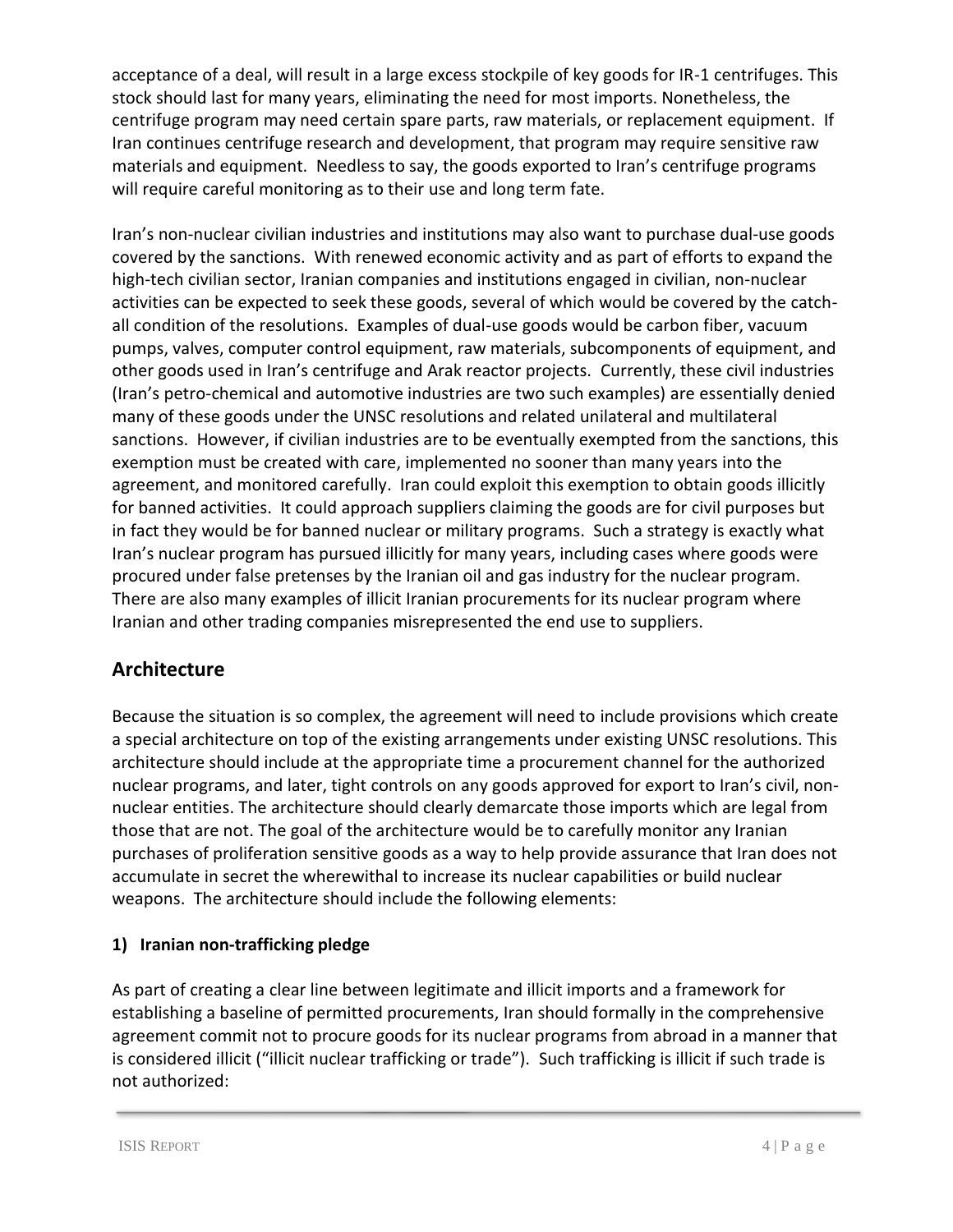- by the state in which goods originate;
- by the United Nations Security Council, unilateral, or regional sanctions;
- by the states through which the goods transit; and
- for import into Iran for use in a nuclear program.

#### **2) Verifiable end-use and end-user assurances**

#### **A) Affirmation by UNSC of remaining sanctions on direct- and dual-use goods and updated dual-use list**

The UNSC in cooperation with the IAEA should review dual-use goods in order to identify a more comprehensive list of goods ("comprehensive list") that can contribute to Iran's sensitive nuclear programs. This list should be considered for inclusion on updated sanctions lists and used in the verification of a long term agreement (see below). The list should also be explicitly included or referenced in the long-term agreement or its implementing documents.

Many dual-use goods used in Iran's sensitive nuclear programs are not listed explicitly under the UN Security Council resolutions but nonetheless are key items necessary for these sensitive nuclear facilities and activities. These are usually captured under catch-all controls. However, the decision to apply catch-all controls is left to each state, and there are states that do not implement this aspect of the resolutions. A comprehensive list should include items already specified under UNSC resolutions, namely the Nuclear Suppliers Group lists on direct use and dual-use goods, and the most important catch-all goods needed in Iran's sensitive nuclear programs. The catch-all goods could be drawn from watch lists and lists of goods declared by Iran during the 2003 suspension and from lists to be declared under a long-term agreement. The latter lists would include items actually sought and used in nuclear programs. The comprehensive list would strengthen importantly the implementation and enforcement of the sanctions and enable a more effective verification regime for a comprehensive solution.

In parallel, the Nuclear Suppliers Group should accelerate its process of adding more goods to its nuclear related dual-use list. In recent years, it has been adding dual-use items because of increased concerns about their unauthorized use. Examples include additional types of vacuum pumps, pressure transducers, lasers, and frequency converters. The P5+1 should make a priority of accelerating the process at the NSG of adding more key catch-all goods to the nuclear-related dual-use list. Any new items should be added to the sanctioned list of goods in the UNSC Iran resolutions. Because adding new items at the Nuclear Suppliers Group will be time consuming, this process should not take precedence over the development and inclusion of a more comprehensive list in the long-term agreement and used in the verification process of the agreement. Rather, the NSG strengthening process should be viewed as a way to bolster the verification of a long-term agreement.

#### **B) Nuclear procurement channel**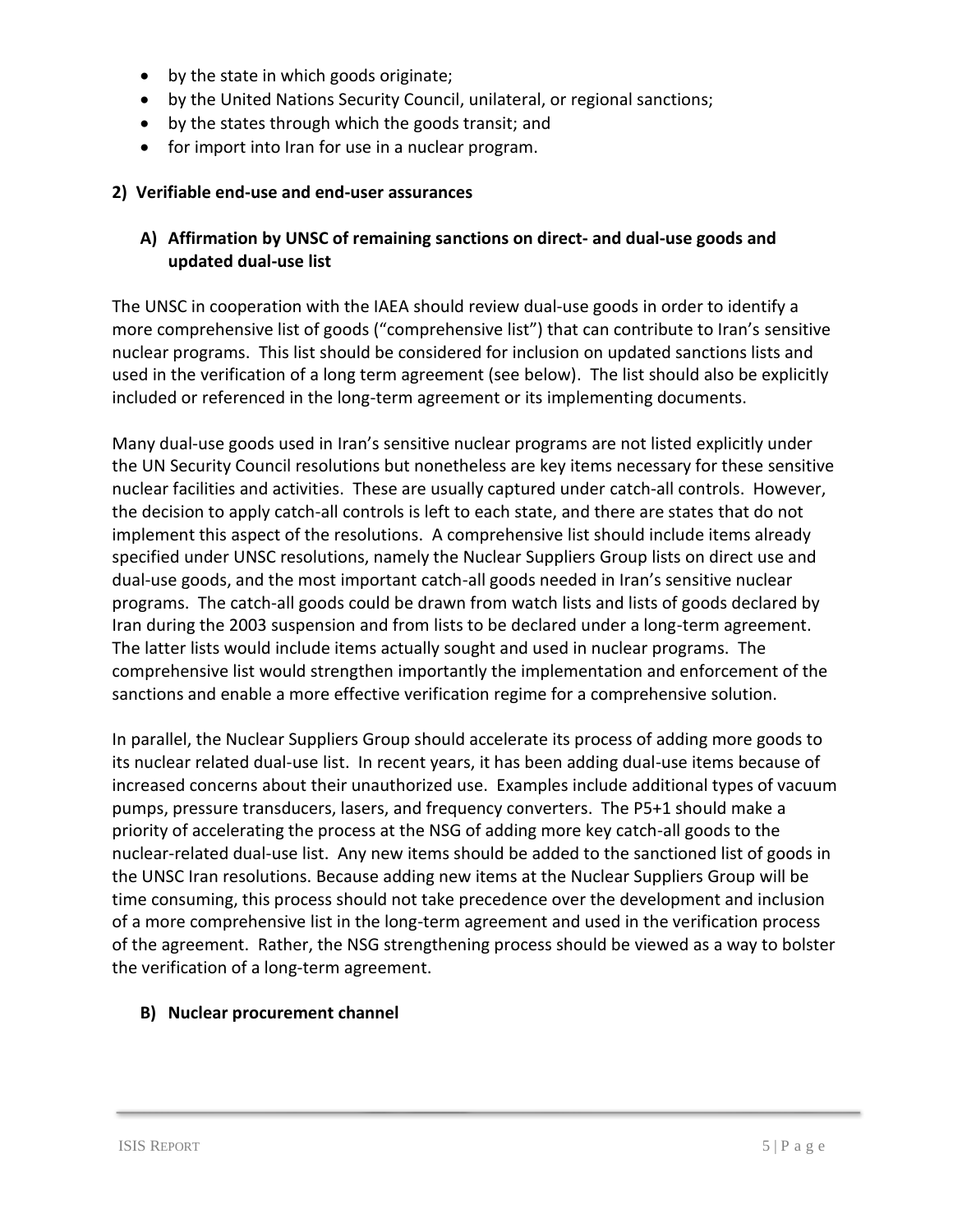Near the beginning of the period of the comprehensive solution, but after establishing confidence in the peaceful nature of Iran's nuclear program,<sup>2</sup> a procurement channel should be established, pursuant to provisions in the agreement, so that Iran can acquire goods and technologies needed in its authorized nuclear programs.

## **a) UNSC oversight**

The channel should be overseen by the UNSC. The UNSC should re-appoint the Iran Sanctions Committee and its Panel of Experts with an expanded mandate tasking them with ensuring Iran's compliance with UNSC resolutions and in particular the sanctions on proliferationsensitive goods. The Sanctions Committee would approve all exports to Iran's nuclear programs. It would coordinate with the IAEA and in particular would share information with the IAEA. The IAEA, under this arrangement, would have the task of ensuring that Iranian procurements did not contribute to undeclared nuclear programs.<sup>3</sup> A goal of the Sanctions Committee, the Panel of Experts, and the IAEA would be adequate verification of Iran's imports and their use, described further below.

## **b) Iranian central procurement organization and reporting procedure**

Iran would need to create a central procurement organization for all nuclear activities that would request items from suppliers. (It already has similar organizations involved in arranging illicit procurements for its nuclear programs, although individuals in these organizations should be excluded from participation in this new, legitimate procurement organization.) With respect to nuclear programs, Iran would need to notify the Sanctions Committee (and the Panel of Experts) of each enquiry to a supplier, and of any subsequent order involving goods on lists in the UNSC sanctions resolutions and developed under the long-term agreement (see above). This organization would need to also report a justification for each of these items. Each item procured via this channel would require an export license from the supplier country and be clearly identified as intended for Iran's nuclear programs. The supplier country would notify the Sanctions Committee each time it received a license request for a sale to Iran, and about the State's decision either to approve or disapprove the export. In addition, the supplier country should notify the Sanctions Committee when it learns of a request for an item on the comprehensive list outside a licensing process, i.e. one that is illicitly sought. The Sanctions Committee would also need to approve each export. This dual reporting requirement on both supplier states and Iran's central procurement agency would have the intended effect of detecting inconsistencies or incidences where Iran or a government failed to report. In anticipation of the relatively large number of export applications, the Sanctions Committee (and the Panel of Experts) should be given expanded resources (discussed further below).

l

<sup>&</sup>lt;sup>2</sup> Such confidence would at a minimum require that Iran has addressed the IAEA's concerns about past and possibly on-going military dimensions of its nuclear program. It would not require the IAEA to have reached a broader conclusion under the Additional Protocol, which Iran has said it will ratify in case of a final deal. <sup>3</sup> It should be noted that the conditions in the Additional Protocol requiring countries to report sales of certain direct-use and dual-use goods are useful but too limited in numbers of goods and reporting requirements to provide assurance of the absence of non-declared nuclear activities. This is particularly true in the case of Iran which has prided itself on using the black market to outfit its nuclear and military programs over the last several decades.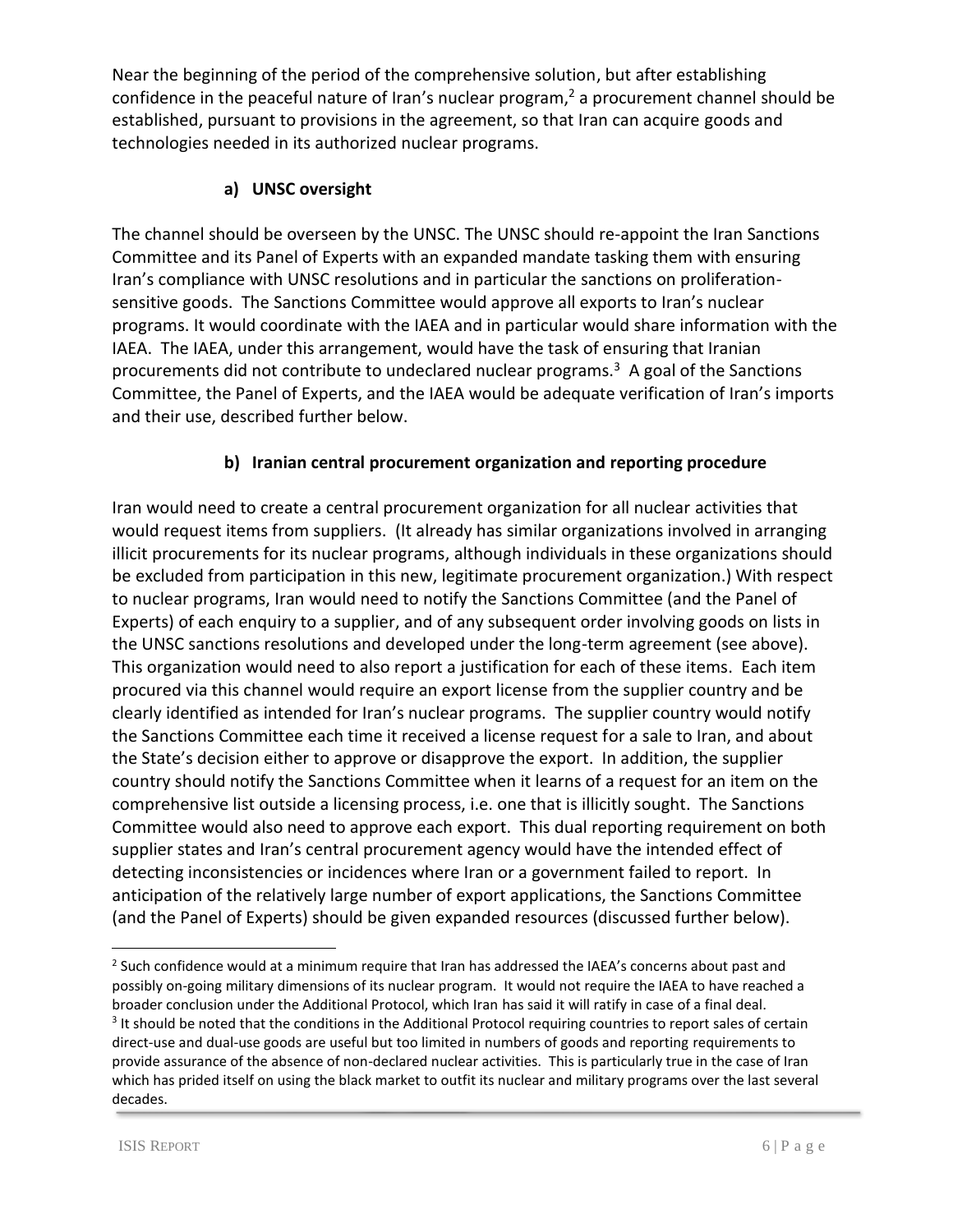These procedures would establish tight monitoring on many goods sought by Iran for its nuclear programs. However, there will be other goods that will not make any list but would still be covered by the catch-all condition. Iran should be encouraged to report more goods than just the goods on these lists. Moreover, all goods that can contribute to Iran's nuclear programs would be subject to verification, including end use checks.

## **c) End use investigations**

As part of its mandate, the UN Panel of Experts on Iran would be given additional authority to conduct investigations and checks within Iran on imported catch-all goods. A basic responsibility would be to verify the end use of all goods approved for export to Iran by the Sanctions Committee. To accomplish this goal, the Panel would need the authority for unconditional and unrestricted access to facilities containing these goods. It would also have the authority to follow up its investigatory activities with supplier states. The Panel's mandate would have to be amended by the Iran Sanctions Committee or revised through a subsequent UNSC resolution. The Panel would also need to include more technical experts and staff. It would require more autonomy in reporting than it currently has with regard to the permanent UN Security Council member states. The language in its reports and the issuance of reports should not be subject to UNSC approval. Moreover, the Panel of Experts should retain the ability to advise the Sanctions Committee which entities and individuals to sanction anew, in particular those that do not use the required channel to acquire proliferation sensitive goods.

States whose suppliers would export goods would have end user verification rights as stipulated in export licenses. In the case of any exports to Iran's nuclear program, states should review their end use requirements and bolster them, as needed, to allow for more routine and systematic end user and end use checks on the ground in Iran. Moreover, states should commit to using these rights, and Iran should understand that denial of end use verification would be grounds for suspending exports.

## **d) IAEA verification**

Imported goods going to the nuclear programs in Iran would also be subject to routine IAEA verification, including the IAEA checking on their location and end use. The Sanctions Committee would transmit to the IAEA lists of goods approved for export to Iran's nuclear program and those that are denied. The IAEA would carry out the verification of the location and end use of the goods on these lists as it deems appropriate. Iran would provide the IAEA unconditional and unrestricted access to these sites.

## **e) Iranian declaration**

As part of this verification effort, Iran would provide a list of all key imported and domesticallyproduced goods in its sensitive nuclear programs as of the date of the signing of the long-term nuclear agreement. Iran has illegally obtained goods which would need to be added to the declared list of key commodities in its sensitive nuclear programs. This declaration is necessary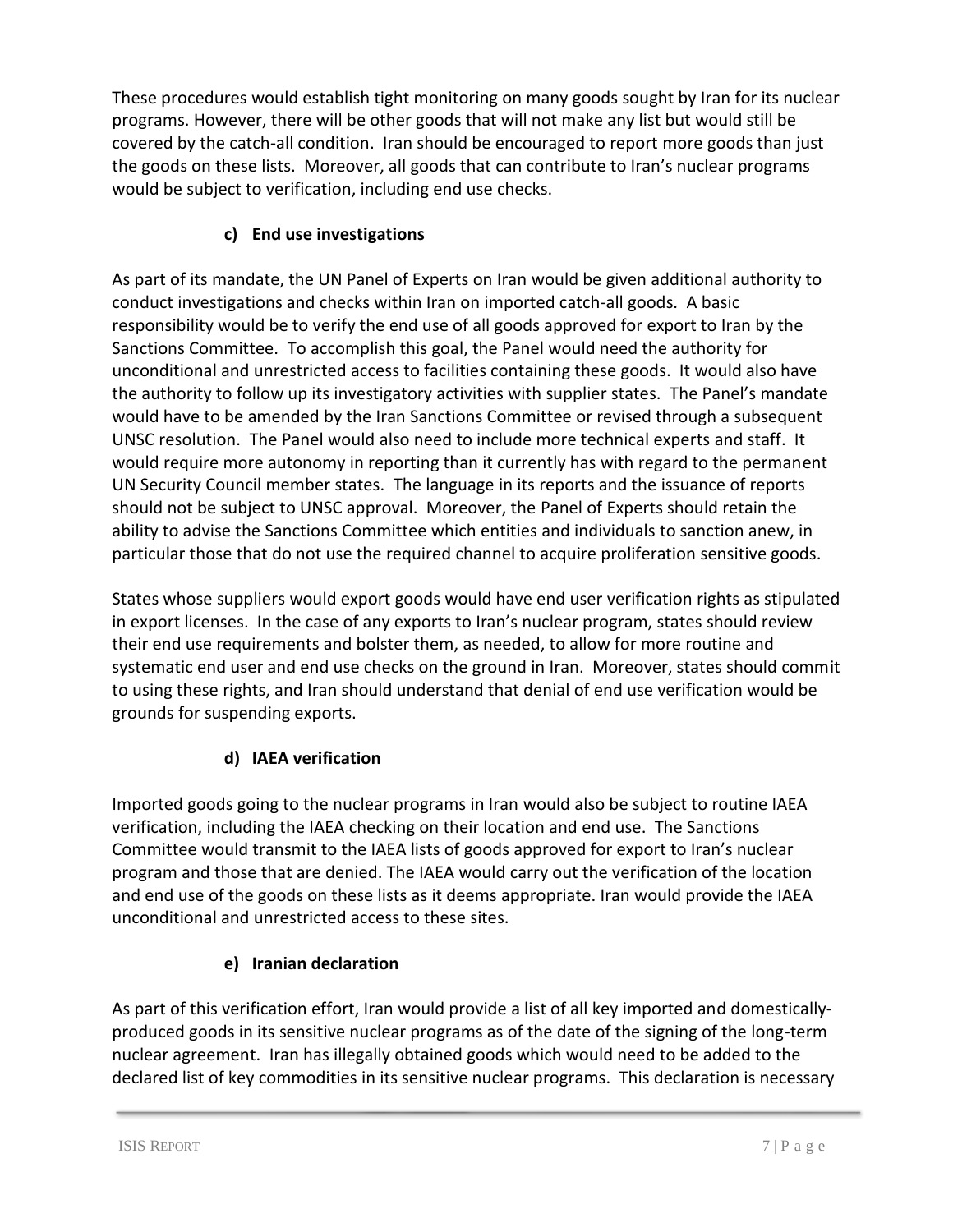to achieve a verified baseline of these programs. For example, this declaration would help verify the number of centrifuges Iran has manufactured up to the date of the agreement and its capability to make more. Separate from this declaration, Iran would state to the IAEA the total number of centrifuges it has made. This list of key commodities would be necessary for the IAEA to verify this number of centrifuges. Iran would update this list as key goods are added to this inventory via imports or domestic production. The IAEA would on an on-going basis verify the list. The IAEA will also need to verify domestically produced goods used in the nuclear programs, at least those on the lists to ensure they were not in fact imported and subsequently relabeled falsely as domestically produced. The IAEA would be mandated to follow up its verification activities with supplier states.

## **f) Financial channel for legitimate procurements**

Financing could occur only through Iranian financial entities that are not sanctioned unilaterally or by the United Nations. Moreover, any currently designated entity or individual would be barred from using this channel. Towards achieving these goals, a specific financial channel should be created, whether through a resolution by the UN Security Council or outside of it, but limited to one or two specific, Iranian non-designated institutions. Those outside of Iran should receive assurances that they would not be sanctioned for carrying out those legitimate transactions, when duly notified to the Sanctions Committee.

#### **g) A Clear Line and Penalties for violations**

Procurements of proliferation-sensitive goods for any nuclear activities outside this channel would be prohibited and considered illicit nuclear trade. This clear line would also help ensure that illicit Iranian procurements can be more easily identified and thwarted.

Major violations of the approved procurement mechanisms, including Iranian failure to report, allow end use checks, or obtain export licenses from suppliers, would lead to the suspension of purchases via this channel and the re-imposition of sanctions on all nuclear programs.

#### **C. Managing non-nuclear civil procurements**

A special challenge is how and when to allow Iranian civil, non-nuclear industries and institutions outside the nuclear program access to sanctioned dual-use goods, either listed or covered by catch-all (these industries would have no need for direct-use nuclear goods). An exception for civil, non-nuclear entities to the sanctions on proliferation sensitive goods should occur only after the nuclear procurement channel has operated for a significant period of time during which the IAEA and the UNSC can determine that Iran is abiding by the conditions in the long term deal.

If established, the procedures used to approve or disapprove exports via the nuclear procurement channel should be applied to exports to Iran's civil industries, although a central Iranian procurement organization for this task may not be possible. However, as in the case of the Iranian channel for the nuclear programs, the supplier state would need to issue an export